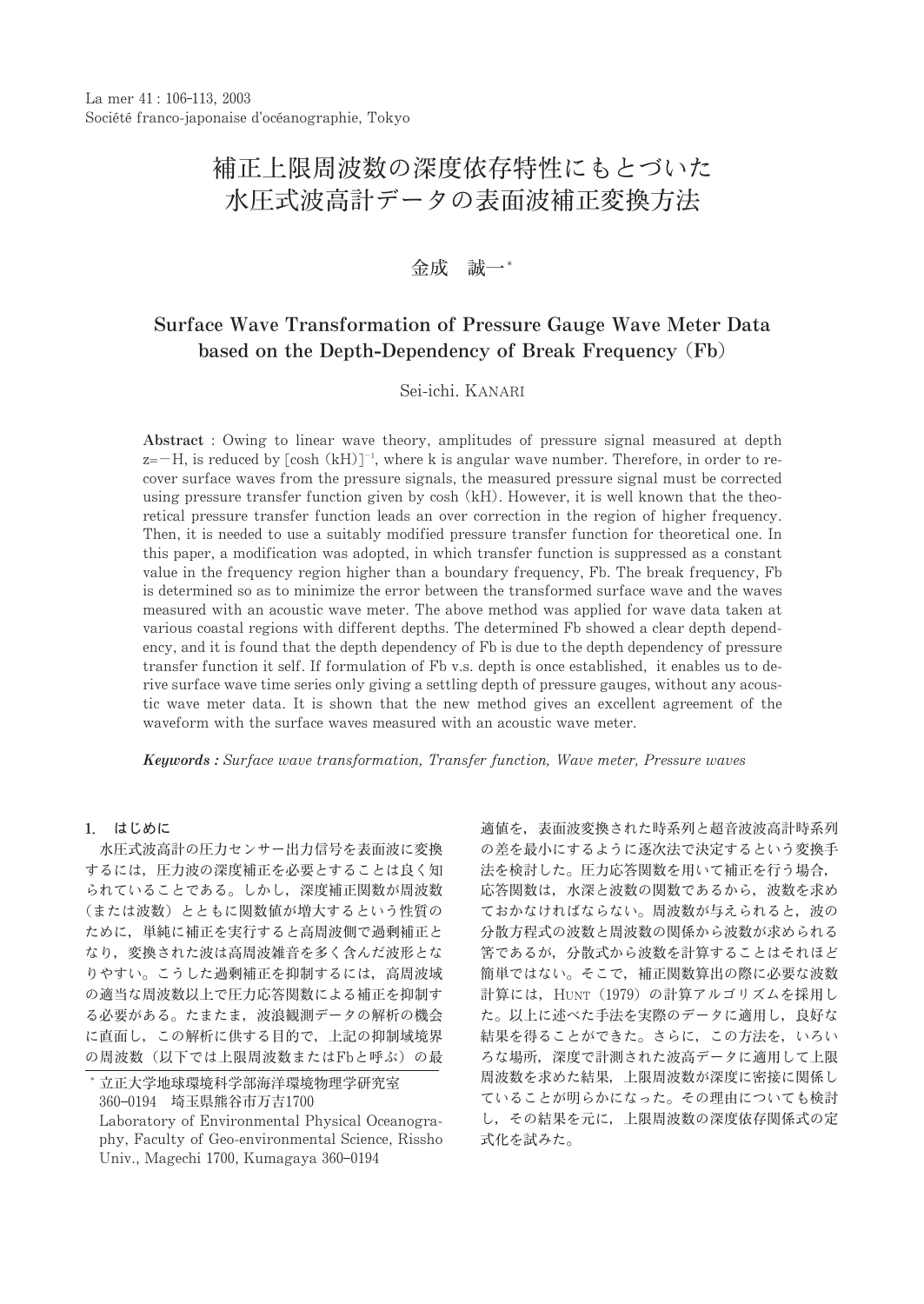#### 2. 水圧一表面波変換の基礎概念

水深 h, 振幅 a, 角周波数および角波数がそれぞれ o,  $\kappa$ の表面波の位置  $x$ , 時刻  $t$ における波高を $\eta$  (x,t) と するとき、この波は

$$
\eta(x,t) = a \sin(\kappa x - \sigma t + \theta) \tag{1}
$$

で表される。ここに、θは波の位相角である。この波に よる深度  $z$  における水圧変動  $p(x,z,t)$ は, 水の密度を  $\rho$ , 重力の加速度を $q$ とすると

$$
p(x,z,t) = \rho g a \frac{\cosh(\kappa \lfloor h+z \rfloor)}{\cosh(\kappa h)} \sin(\kappa x - \sigma t + \theta)
$$
 (2)

で与えられる。(1), (2)式から、 $\eta(x,t) \geq p(x,z,t)$ の関係 を求めると次式が得られる。

$$
\eta(x,t) = p(x,z,t)/\rho g K_p(z) \tag{3}
$$

ただし.

$$
K_p(z) = \frac{\cosh(\kappa \left[ h + z \right])}{\cosh(\kappa h)}
$$
(4)

である。(3)式は、水圧から表面波に変換するための基本 式で、例えば、海底設置型の水圧計で波を計測した場合、 設置深度をz=-hとすると、(3)式は

$$
\eta(x,t) = p(x,-h,t)/\rho g K_p(-h) \tag{5}
$$

となり、圧力計センサー出力  $p(x, -h, t)$ に $[K_p(-h)]^{-1}$ を 掛け算することにより、表面波 n (x,t) が得られること を示している。このことから、「K<sub>a</sub> (z)]<sup>-1</sup>を圧力補正関 数あるいは、水圧伝達関数と呼んでいる。以下ではK。  $(-h)^{-1}$ を補正関数と呼ぶ。

#### 3. 補正関数  $K_n$   $(-h)$  の計算

ここでは、海底設置型の水圧式波高計の場合に問題を 限定する。この場合、補正関数「 $K_{\delta}(-h)$ ]<sup>-1</sup>=cosh (K h) は(4)式から明らかなように、波数の関数となってい る。したがって, K<sub>p</sub> (-h) を評価するには, あらかじ め波数を波の分散式を用いて求めておかなければならな い。一般に、波の分散式は波の角振動数をのとして

$$
\sigma^2 = g\kappa \tan \mathbf{h}(\kappa h) \tag{6}
$$

で与えられ、これは、角波数Kと角周波数σの関係を与 えるものである。(5)を使って与えられた角周波数のに対 する角波数 κ を求めるのであるが、(6)式は角波数につい て解ける形の関数ではないので、ここでは HUNT (1979) の関数展開式を利用する。これによると,  $y = \frac{\sigma^2}{q} h$ と おくことにより、角波数は次式で求められる。

$$
\kappa^2 = y^2 + \frac{y}{1 + \sum_{n=1}^{6} d_n y^n}
$$
 (7)

$$
\textit{t.t. } d_n \textit{t} \text{ } \textit{3} \textit{ } \textit{4} \textit{ } \textit{5} \textit{ } \textit{5} \textit{ } \textit{7} \textit{ } \textit{8} \textit{ } \textit{8} \textit{ } \textit{7} \textit{ } \textit{8} \textit{ } \textit{9} \textit{ } \textit{1} \textit{ } \textit{1} \textit{ } \textit{1} \textit{ } \textit{1} \textit{ } \textit{1} \textit{ } \textit{1} \textit{ } \textit{1} \textit{ } \textit{1} \textit{ } \textit{1} \textit{ } \textit{1} \textit{ } \textit{1} \textit{ } \textit{1} \textit{ } \textit{1} \textit{ } \textit{1} \textit{ } \textit{1} \textit{ } \textit{1} \textit{ } \textit{2} \textit{ } \textit{1} \textit{ } \textit{2} \textit{ } \textit{1} \textit{ } \textit{2} \textit{ } \textit{1} \textit{ } \textit{2} \textit{ } \textit{1} \textit{ } \textit{2} \textit{ } \textit{1} \textit{ } \textit{2} \textit{ } \textit{1} \textit{ } \textit{2} \textit{ } \textit{1} \textit{ } \textit{2} \textit{ } \textit{1} \textit{ } \textit{2} \textit{ } \textit{1} \textit{ } \textit{2} \textit{ } \textit{1} \textit{ } \textit{2} \textit{ } \textit{1} \textit{ } \textit{2} \textit{ } \textit{1} \textit{ } \textit{2} \textit{ } \textit{1} \textit{ } \textit{2} \textit{ } \textit{1} \textit{ } \textit{2} \textit{ } \textit{1} \textit{ } \textit{2} \textit{ } \textit{1} \textit{ } \textit{2} \textit{ } \textit{1} \textit{ } \textit{2} \textit{ } \textit{1} \textit{ } \textit{2} \textit{ } \textit{1} \textit{ } \textit{2} \textit{ } \textit{1} \textit{2} \textit{ } \textit{1}
$$

$$
d_i = 0.666
$$
  
\n
$$
d_i = 0.3555
$$
  
\n
$$
d_i = 0.1608465608
$$
  
\n
$$
d_i = 0.0632098765
$$
  
\n
$$
d_s = 0.0217540484
$$
  
\n
$$
d_s = 0.0065407983
$$

で与えられる。この関数はn=6の6次展開で近似され たものであるが、 $y = 0 \sim \infty$ に対し0.1%、 $n = 9$ の場合 は0.01%の精度で角波数が計算できる (ROBERT, G.D., and A.D. ROBERT $(1984)$ <sub>o</sub>

計測される波は多数の周波数(したがって波数)の単 弦波の和からなっていると考えられるので、上記の圧力 補正は含まれるすべての周波数(波数)の波について実 行する必要がある。そのために、補正は周波数スペクト ル空間で行い、しかる後に時系列に逆変換するという手 順になる。ここでは、FFTによるスペクトル上で補正 を実行し、その後、FFTによるフーリエ逆変換により 表面波時系列に変換した。なお、本研究で用いた波浪デー タは、各地点で計測されたそれぞれの波浪計の1バース ト分で、いづれもサンプル時間間隔は0.5秒、1バース ト20分間のデータである。FFTにはその内の2048個の データを切り出したものを用いた。

## 4. 上限周波数 Fb の決定

補正関数 [K<sub>p</sub> (-h)]<sup>-1</sup>は、高波数側で値が急激に増 大する性質を持っているために、理論式をそのまま当て はめて補正をすると、高周波域では過剰補正になり、具 合が悪い。Fig. 1は太平洋沿岸A港外の水深16mの地点 で計測された水圧式波高計信号時系列に対し、補正なし でスペクトルを求めたもの(実線)であるが、高周波側 で水圧信号のパワーが大幅に減衰しているのが認められ る。(4)式の逆数で与えられる理論伝達関数は、一般に単 調増加関数で、この伝達関数をそのまま適用して圧力補 正を行うと、点線で示すようなスペクトルとなり、明ら かに 0.3Hz 近傍より高い周波数で補正過剰となってし まうという1例である。

こうした過剰補正を回避する目的で、提案された方法 がいくつかあり、その代表的なものにWANG et al. (1986), 徳田·道田 (1986) および, 橋本ら (1992) 等 がある。WANG et alの方法は、周波数領域での伝達関 数を Fourier 級数に展開し、伝達関数が高周波側で滑 らかに頭打ちとなるような関数形で近似し、近似式の係 数を実測波に最も良くヒットするように決めるというも のであり、徳田・道田らの方法は舶用波浪計出力を統計 的波浪スペクトルに合うように指数方補正関数を決める というものである。また、橋本らの方法は、波の実測伝 達関数が、ある周波数よりも高周波側で特性が理論伝達 関数から外れて頭打ちになるという特徴に着目し、ある 周波数 (fR) よりも高周波域では伝達関数を一定として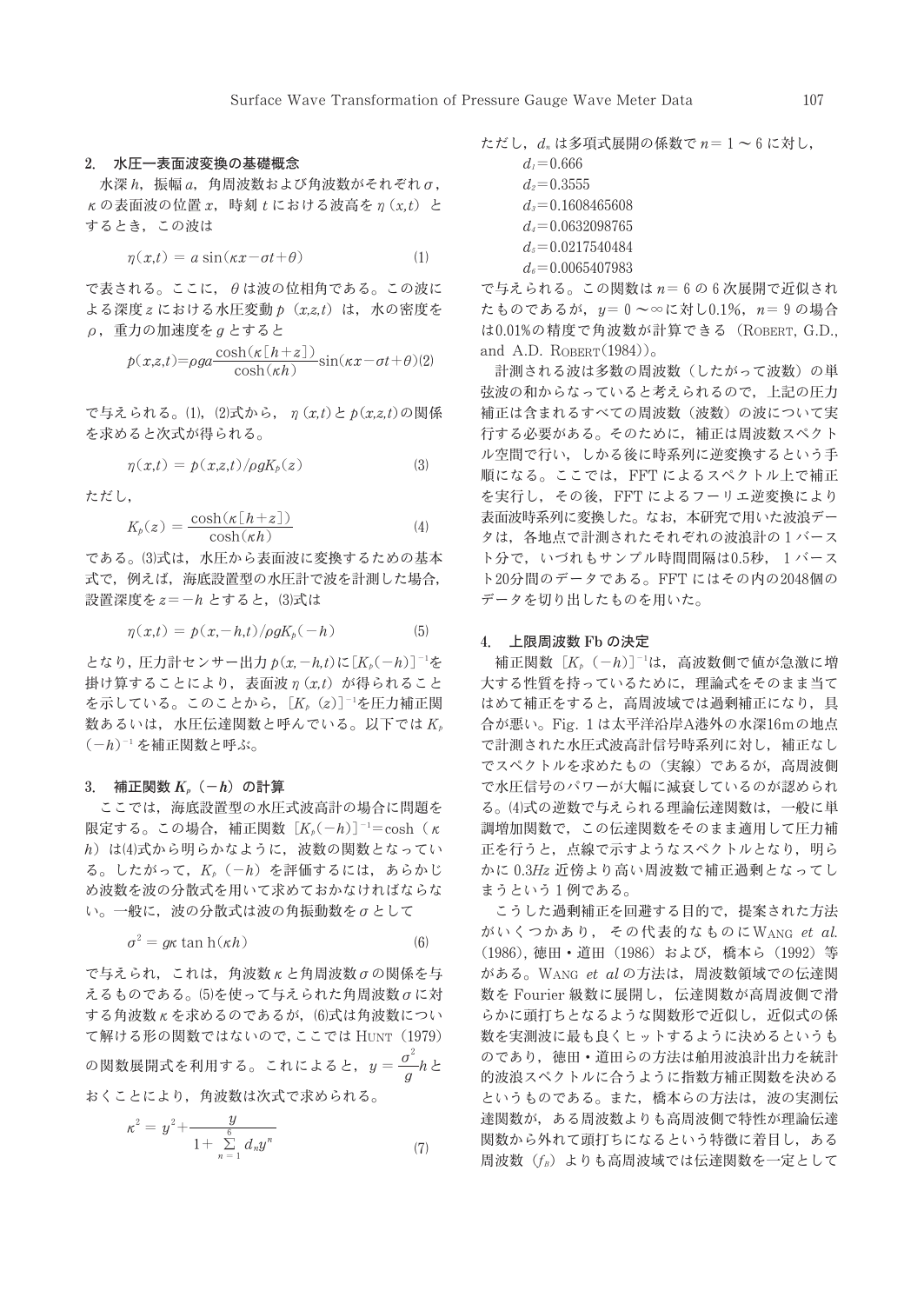

Fig. 1. An example of wave spectrum of raw pressure data (solid line) and its corrected one (dotted line) using with a theoretical pressure transfer function (broken line).

補正を行う。その際、ピーク周波数よりも高周波側の減 衰域のスペクトル形を、直線と放物線で近似し、その境 界の周波数を fR とし、この近似スペクトルと実測スペ クトルとの差が最小になるように fB を決めるというも のである (橋本ら1992) では、この周波数を、直線近似 と放物線近似の境界の周波数という意味でfBと名づけ ているようである)。具体的には、水圧変動スペクトル のピーク周波数を $f_{p}$ とし、 $f_{p}$ の1.3倍の周波数を $f_{1}$ ,  $f_{p}$ の 5 倍の周波数を $f_2$ として、 $f_1$ と $f_2$ の間に $f_B$ を設定し、 $f_1$ からfBまでのスペクトルは直線近似とし、fBからf2の 間は放物線近似を用い、この近似スペクトルと生のスペ クトルの差が最小になるfBを逐次法で決めるというや り方である。ただし、橋本ら (1992) では、fBの上限を  $0.2$ Hzに設定し,  $f_B$ がこの上限を超えるときは $f_B$ を $0.2$ に固定し、これ以上の周波数範囲に対しては伝達関数を 0とおくという制約を与えている。

本論文では、ある周波数よりも高周波側で伝達関数を 一定値に固定するという点は、橋本ら (1992) の方法と 同じであるが、その周波数の決定の仕方が少し異なる。 すなわち、本論文で用いた方法は、同時測定された超音 波波高計の水位時系列と、圧力補正した水圧波による水 位時系列との差を直接比較し、その誤差(水位振幅の2 乗平均誤差)が最小になるような上限周波数Fbを逐次 的に求めるというものである。具体的には、Fb 値のサー チ範囲を0.1~0.4Hz 程度にあらかじめ決めておき、Fb 値を 0.1Hz から0.0125きざみで変化させ、それぞれの Fb に対する変換波と超音波波高計の表面波とを直接比 較し、振幅の2乗平均誤差を計算する。この2乗平均誤 差が最小になっている Fb を最適Fb値として採用する。 その際、Fbに対する上限制約は何も与えない。したがっ



Fig. 2. Schematic flow chart for determining a most suitable break frequency Fb.

て、この方法では、伝達関数抑制上限周波数を用いると いう意味では、橋本ら (1992) の fB と似ているが、周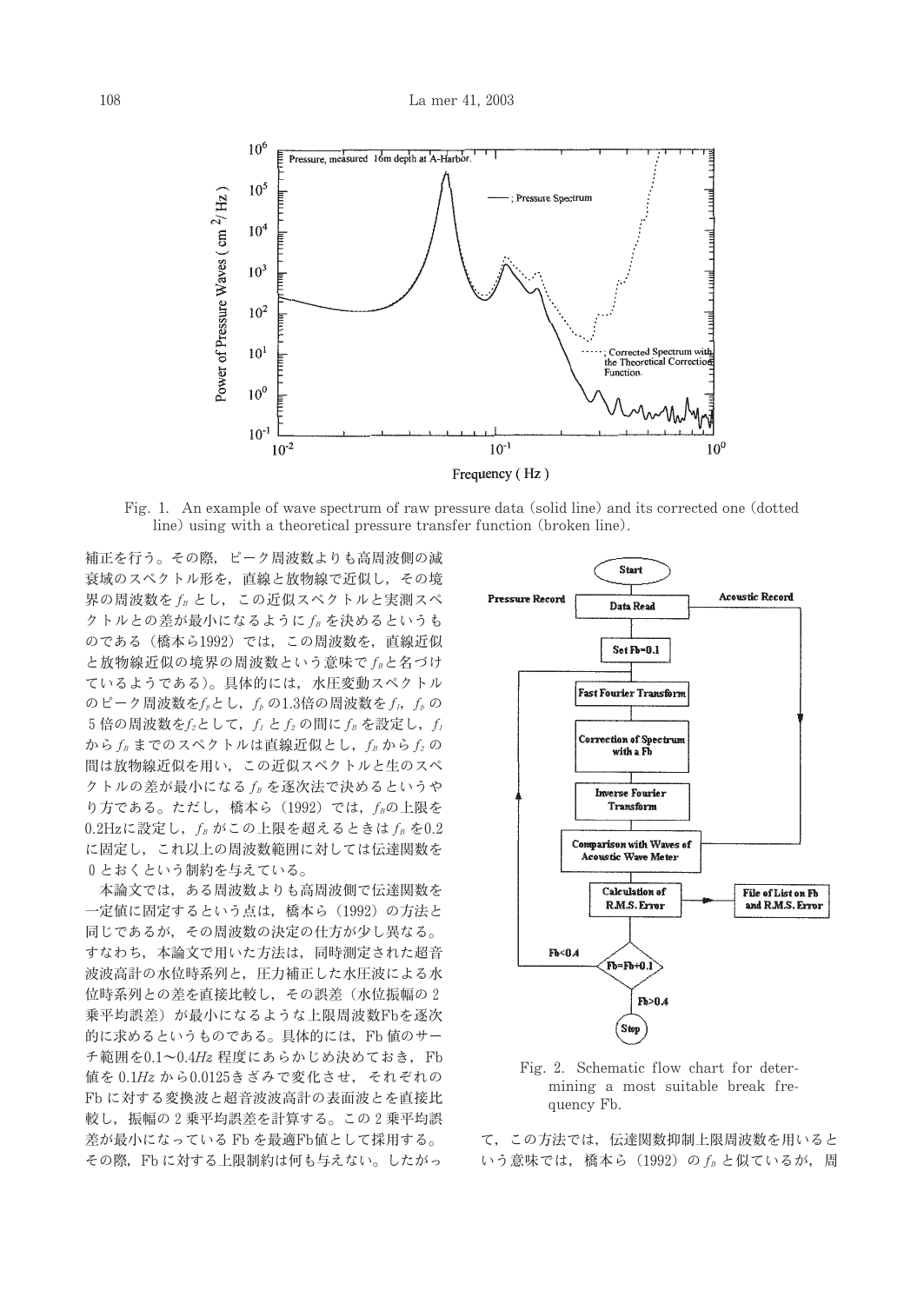波数決定の手法の背景が異なる。本論文では、その上限 周波数をFbと記すことにする。この手続きの流れ図を Fig. 2に示す。また、この一連の過程で求められる2 乗平均誤差と逐次設定される Fb 値の関係の一例を Fig. 3に示す。縦軸は2乗平均誤差,横軸は周波数で、この 例では、0.28Hzのところで2乗平均誤差が最小値を示 している。したがって、この例では0.28Hzが Fb の最適 値ということになる。

#### 変換結果  $5.$

Fig. 4 は, Fig. 1 に示したスペクトルの元になる波 浪データ時系列である。4(a)は水圧計による水圧変動を







Fig. 5. Comparison between the corrected pressure wave spectrum (dotted broken line) using a modified transfer function and the spectrum obtained from the acoustic wave meter data (broken line). Solid line shows the spectrum of original pressure data.

補正なしで水位に換算した時系列で、波形は、超音波波 高計による波形 Fig. 4(b) に比べ、高周波成分が減衰し た滑らかな波形になっていることがわかる。いずれも, 縦軸は水位振幅 (cm) で、横軸は0.5秒毎にサンプルさ れたデータの番号で表してある。したがって、横軸の数 値の半分が秒単位の時間である。4(b)は、水圧と同時に 計測した超音波波高計の波高時系列である。本論文で用



Fig. 4. (a) Raw pressure time series at the depth of 16m, and (b) time series of surface waves measured with an acoustic wave meter.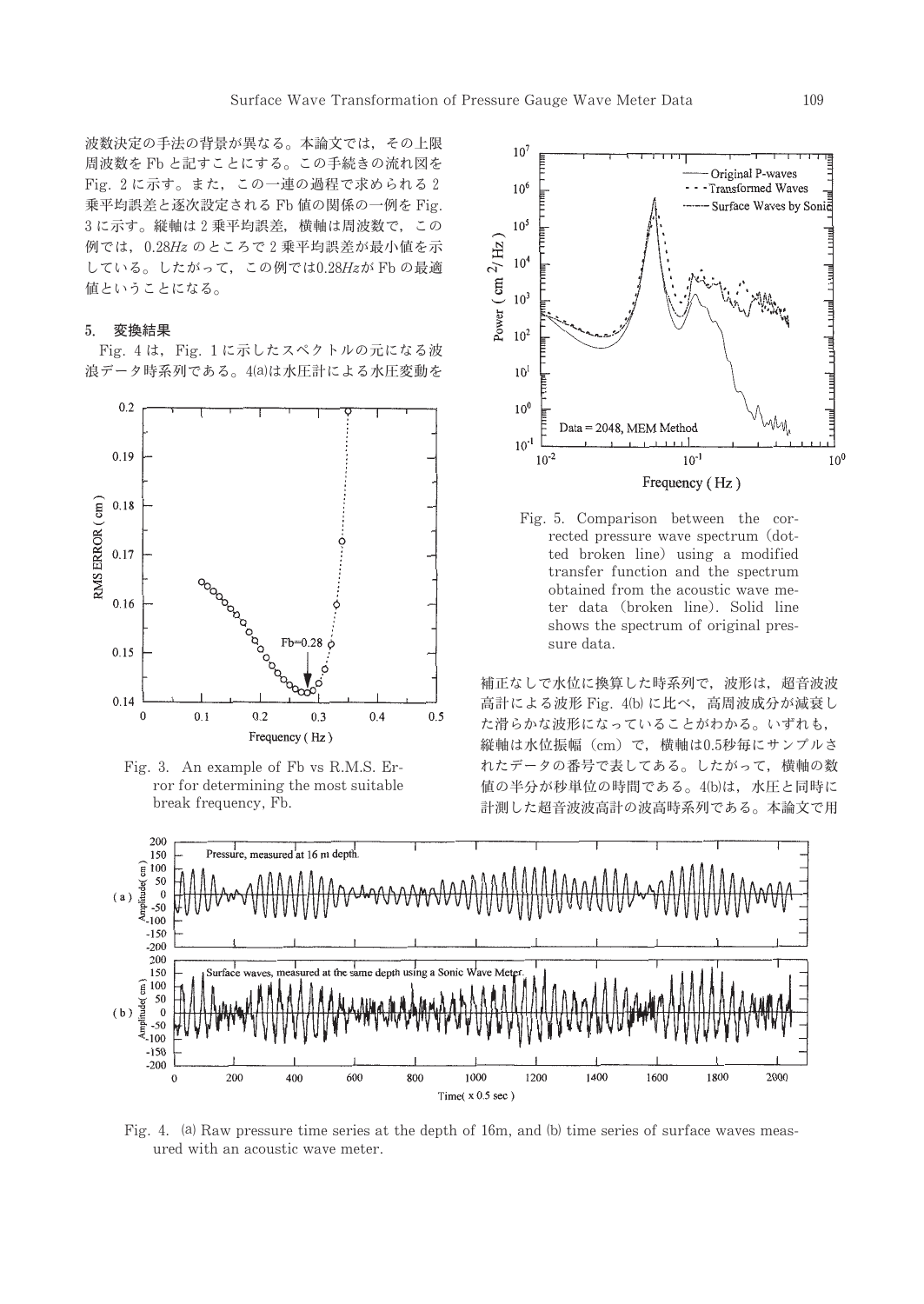

Fig. 6. Comparison with (a) surface waves measured with an acoustic wave meter, and (b) recovered surface waves using a determined Fb.

いた方法を上記の波に適用した結果を Fig. 5 に示す。 Fig. 5に示すように、この例では、Fb が0.25Hz の場合 で、補正伝達関数は、0.25Hz より低い周波数では理論 曲線をそのまま用い, 0.25Hz より高周波域では、その 点の値を水平に延長した形の補正曲線として補正変換を 行ったものである。実線のスペクトルは補正前の水圧ス ペクトルで、一点鎖線は、Fb=0.25Hz を使った伝達関 数によって補正したスペクトルである。明らかに高周波 側での過剰補正は回避されている。図では、補正変換さ れた水圧スペクトルと、同時に計測された超音波式波高 計のスペクトル(破線)とを比較したもので、高周波域の 細かい凹凸を除けば、両スペクトルはほぼ一致している と言える。

Table 1. Break Frequency (Fb), determined at various coastal regions with different depths.

| Depth | Fb    |
|-------|-------|
| (m)   | (Hz)  |
| 5     | 0.35  |
| 9.6   | 0.297 |
| 10.9  | 0.278 |
| 16    | 0.25  |
| 17    | 0.23  |
| 23    | 0.17  |
| 6.675 | 0.29  |
| 6.549 | 0.28  |
| 6.387 | 0.28  |
| 6.252 | 0.3   |
| 6.171 | 0.3   |
| 6.146 | 0.31  |
| 6.905 | 0.31  |
| 6.471 | 0.31  |



Fig. 7. Corelation between the Fb determined at various sites and the depths at which pressure measured.

上記の伝達関数によって補正したスペクトルをフーリ エ逆変換し、表面波時系列に変換した時系列を超音波波 高計の時系列と比較したものを Fig. 6 に示す。Fig. 6 (a) は超音波波高計時系列, また Fig. 6(b) は伝達関数補 正を行った後、フーリエ逆変換して求めた水圧式波高計 による波形である。上記の方法で変換された表面波は, 超音波波高計の波形と見分けがつかないほど良く一致し ていることがわかる。

上記の波(水深16m)の例以外に、同様な方法を日本 海沿岸および太平洋沿岸各地の種々の水深の海域で行っ た波浪観測のデータに上記方法を適用して、Fbを決定 した結果を、A港のデータとともに Table 1に示す。得 られた Fb 値と水深(設置深度)の値は Table 1に示し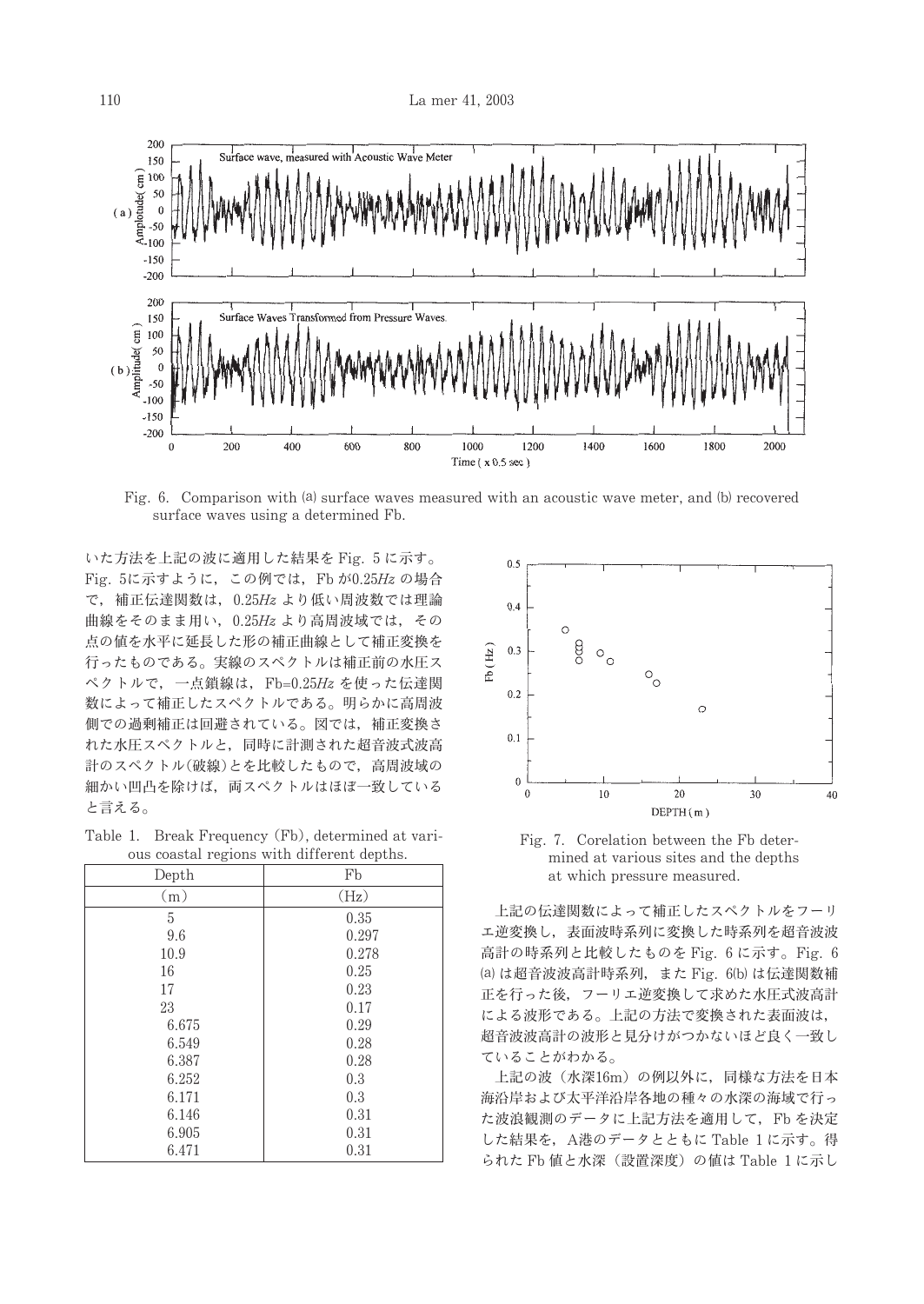たとおりであるが、この関係をグラフにしたものを Fig. 7に示す。Fig. 7の横軸は波高計設置深度, 縦軸 は周波数である。上記各地点のデータについて決定され たFb値は○印で示してある。○印の分布から、Fbは 深さとともに減少していることがわかる。

#### 6. 上限周波数の深度依存性にたいする考察

ここで、Fig. 7 に示した Fb がなぜ深度に依存するか を少し考察してみる。

Fb より高周波で、伝達関数を一定にするということ は、そこで、伝達関数の上限値を設定したことになるの で、Fbは伝達関数と密接に結びついている。伝達関数 には、深度Hがパラメータとして含まれているから、伝 達関数が深度によって変わり、これが Fb の深度特性に



Fig. 8. Transfer function - frequency characteristics for the various depth parameters. Open circles show Fb, determined from measurements.



Fig. 9. Theoretical Fb  $(\triangle)$  for depth parameters, assuming a constant maximum correction factor of 15 in the transfer function in Fig. 8.

寄与している可能性がある。Fig. 8はそれぞれ、深度5 m, 10m, 15m, 20m, 25m, 30mに対して描いた伝達 関数のグラフであるが、深度とともに、伝達関数の立ち 上がりが低周波側にシフトしてゆくのがわかる。このグ ラフ上に Table 1の Fb をプロットしたものが丸印で示 してある。○印の縦軸に対応する値がその深度の伝達関 数の補正倍率上限値を示し、深度により、ばらつきはあ るものの、最大30倍、平均約15倍となっている。そこで、 平均補正倍率を15倍と仮定して、15倍の横線と各深度の 伝達関数との交点に対応する周波数をその深度のFb値 として読み取り、深度一Fb グラフとして表したものが Fig. 9の△印である。明らかに、この Fb は深度に依存 していることがわかる。これを、計測から求めたFbの 深度特性上にプロットしてみると Fig. 10の△印で示す ように、計測から求めたFb (○印) とほぼ同一曲線上 に並ぶ。このことから、計測から求めた Fb の深度特性 は、伝達関数の深度特性をそのまま反映したものである と結論することができる。

#### 7. Fbの深度特性の近似式

ここで、Table 1で与えた一連の Fb 値の深度依存関 係が、深度と逆数関係の傾向を示す事実に立脚して、深 度の逆数の冪の関数形による最小二乗法で実験式を求め てみる。結果は Fig. 10 の点線で示した曲線である。曲 線の式は

$$
\ln(F_b) = -0.5655178 - \left(\frac{1}{3}\right) \ln(D) \tag{8}
$$

で与えられ、深度Dの冪の形に直すと

 $\mathbf{I}$ 

$$
F_b = 0.56807D^{-\frac{1}{3}}\tag{9}
$$

となる。このような形でFbが確定できると、もはや, Fb の決定に超音波波高データは必要なくなる。Fb は, 水圧計設置深度Dを与えれば(9)から計算で求められ、こ



Fig. 10. Total plot of the theoretical Fb  $(\triangle)$  and measured Fb  $(\bigcirc)$ . Both Fbs are drawn up in nearly a same line.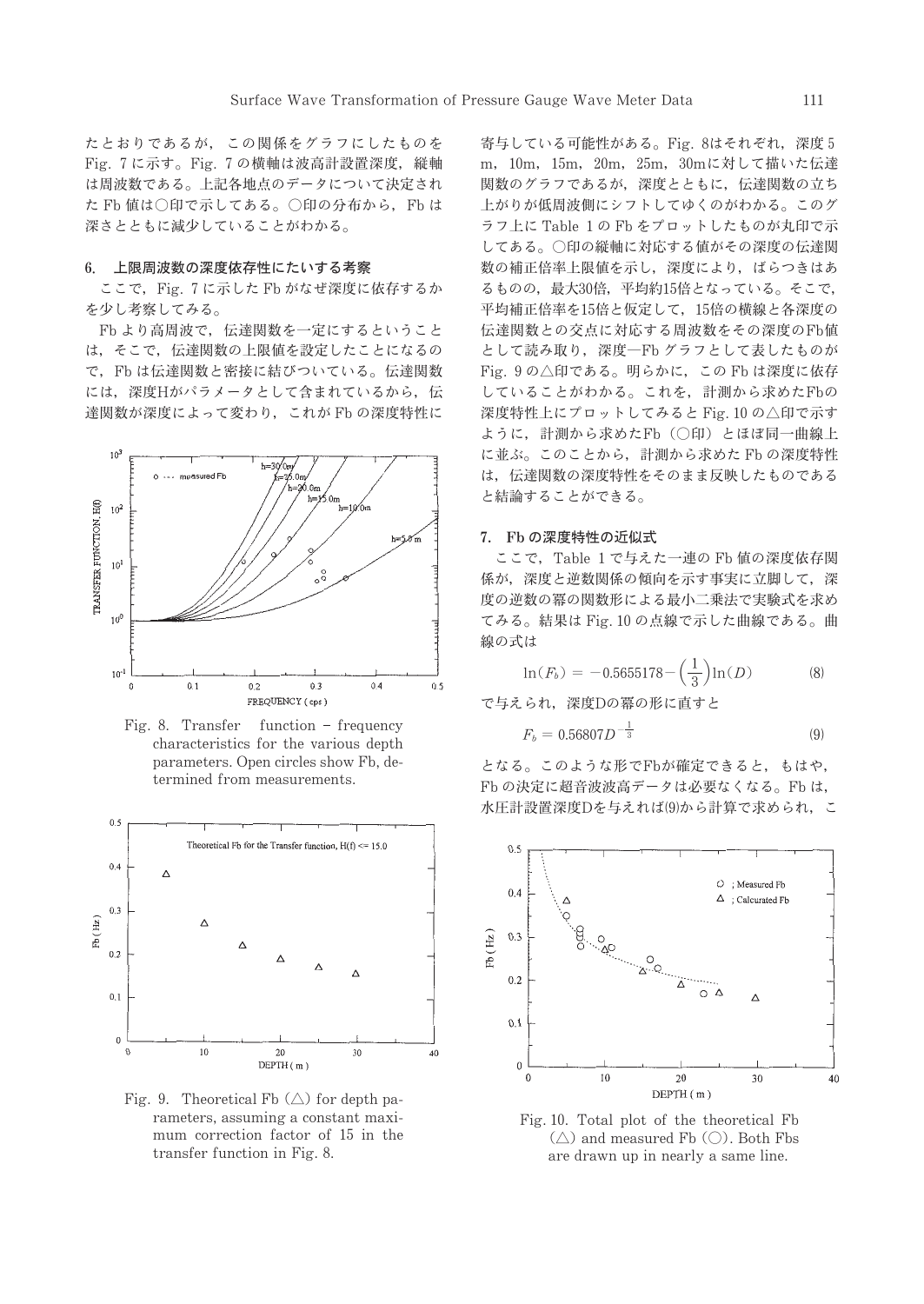れを補正プログラム中に組み込んでおけば、データ読み 込みから表面波変換までの処理が自動化でき、水圧式波 高計単独で超音波波高計と同等の表面波変換ができるこ とになる。この場合は、Fig. 2の表面波変換の手続き の流れ図に代わって、Fig. 11 のような流れ図となる。 ちなみに、この方法で水圧データのみから表面波時系列 変換を行い、その結果を超音波波高計の波高時系列と比 較した結果の一例を Fig. 12 に示す。実線は超音波波高 計による時系列を、また、点線は(9)式を用いて変換され た水圧計による表面波時系列で、微細な部分の差を除け ば、両者は極めて良く一致している。

## 8. 超音波波高計の高周波域の深度特性

以上に述べた方法においては、超音波波高計は深度に かかわらず、正しい波高を常に計測するという仮定の元 に、波高変換を行うものであるが、ここで、超音波波高 計の高周波特性(分解能)が計測深度によってどうなる かについて少し考察してみる。

超音波波高計のビーム角が一定であれば、海面のター ゲット面積が深度に応じて変化する筈である。波高は, ターゲット面積上の平均波高値として計測されるので, 深度が大きい (ターゲット面積が大きい)と、より長波 長の波が平均化されてしまうことになる。このことは、 超音波波高計も、計測深度が大きくなると、高周波分解 能が低下するということを意味している。したがって、 このような波高計に合わせて上限周波数を決めると、そ の値は、深度が増すにつれて低周波側にずれることを暗 示する。

超音波波高計のビームの片側半値幅を $\frac{\varphi}{2}$ , 波高計設 置深度をhとすると、超音波ビーム (ビームの断面は円 と仮定する) が海面を切り取る円の半径は htan $(\frac{\varphi}{2})$ で 与えられる。この円形の領域から反射された音波によっ て海面までの高さを計測し、平均水深を差し引いたもの が超音波波高であるから、この円内に一波長以上の波が



Fig. 11. Flow chart of surface wave recovery after built-in of Eq. (9).

含まれている短波長波は、いわば平均化されて計測され ないことになる。この計測されない波の最大波長は

$$
\lambda_{\text{max}} = 2h \tan\left(\frac{\varphi}{2}\right) \tag{10}
$$

である。この波長に対応する波の周波数を  $\sigma_{\text{max}}$ とする と、h>λmax ならば分散式から

$$
\sigma_{\max}^2 = g\left(\frac{2\pi}{\lambda_{\max}}\right) \tan h\left(\frac{2\pi h}{\lambda_{\max}}\right) = \frac{2\pi g}{\lambda_{\max}}
$$
  

$$
\angle \text{ is } \delta_{\circ} \cup \text{ is } \delta_{\circ} \subset, \quad \sigma_{\max} \text{ is}
$$



Fig. 12. An example of comparison between the recovered surface wave (dotted line) using Eq. (9) and the surface waves measured with an acoustic wave meter (solid line).